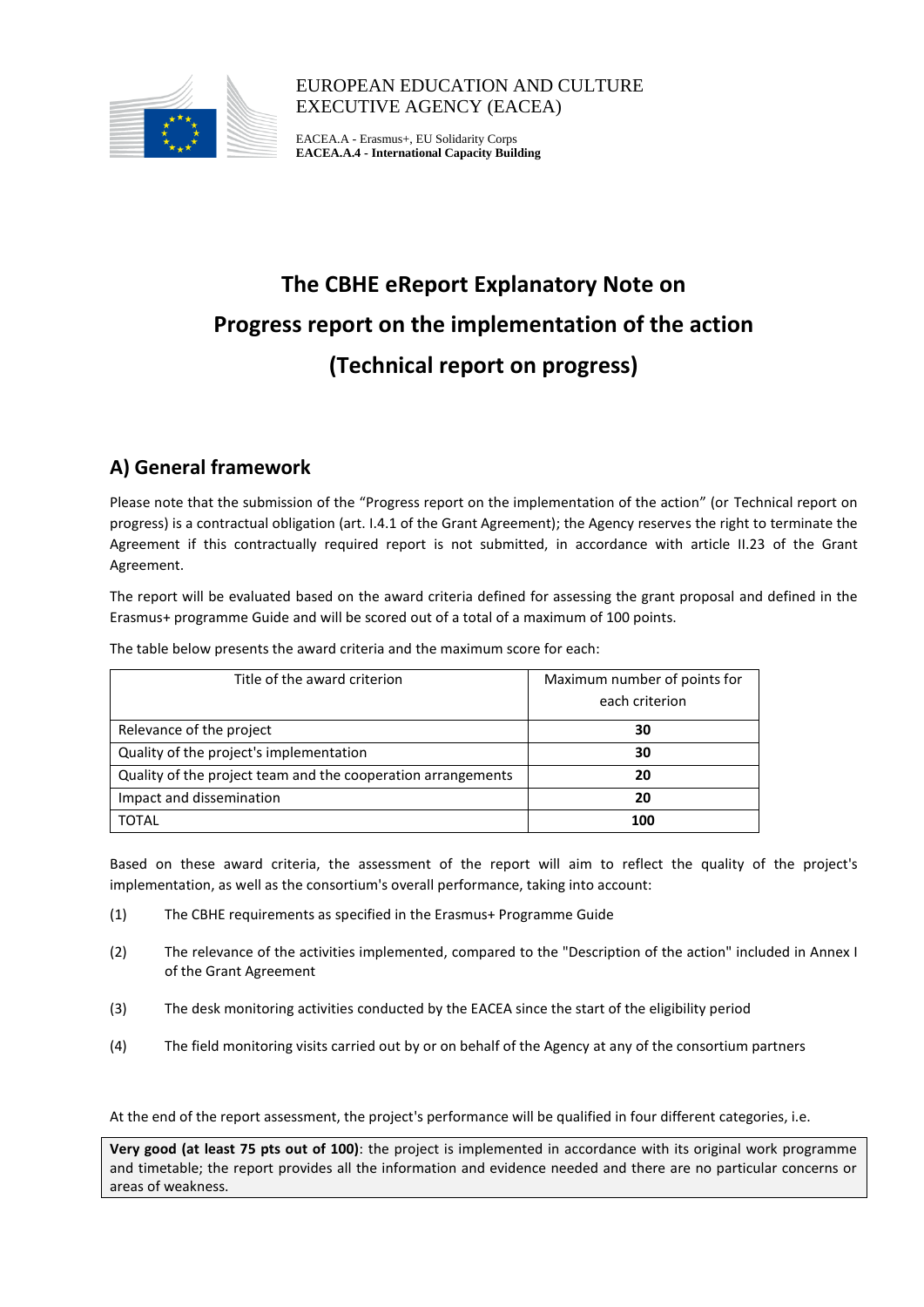**Good (between 74 and 60 pts out of 100)**: the project progresses in accordance with its original work programme and timetable but some improvements could be made; the report gives clear information on all or nearly all of the evidence needed.

**Fair (between 59 and 50 pts)**: there are weaknesses and concerns in the project's implementation; although the report gives some relevant information, details are lacking and/or the information is unclear; there are several areas of implementation that must be improved during the second half of the project.

**Weak (less than 50 pts out of 100)**: the project is not respecting its original work plan/timetable and/or is not fulfilling the CBHE requirements; the report fails to address important aspects of the project's implementation that cannot be judged due to missing or incomplete information; in accordance with article 1.10.6 of the Grant Agreement and section 3.5.2.2 of the Guidelines for the Use of the Grant, the maximum grant will be reduced at final report stage if no substantial improvements are observed during the second half of the project.

At "Progress report on the implementation of the action" stage, this rating system will be used as a means of providing feedback to the CBHE consortium on its performance. At this stage, the rating has no direct impact on any subsequent pre-financing payment. The Agency may however decide to reject the report if it does not comply with the set provisions or suspend the payment if it is assessed as particularly weak.

At Final Report stage, projects assessed as "very good" (score between 75 and 100) may be flagged as best practise cases. On the contrary, projects falling into the category "weak" (scoring between 0 and 50) will be subject to a reduction of the EU contribution in accordance with the Grant Agreement, Article I.18.

#### **Request for second pre-financing**

The "Request for second pre-financing" must be submitted together with the Technical Report, within 2 months following the end of the first reporting period.

Please note that for 3year projects the first report period is: from month 1 until the month 21 Please note that for 2year projects the first report period is: from month 1 until the month 15

In accordance with the Article I.5.2 of the Grant Agreement, for the second pre-financing, the Agency will pay 40% of the grant awarded; however, if the statement on the use of the previous pre-financing instalment submitted in accordance with Article I.4.2 shows that less than 70 % of the previous pre-financing instalment paid has been used up, the amount of the new pre-financing to be paid must be reduced by the difference between the 70 % ceiling and the amount used.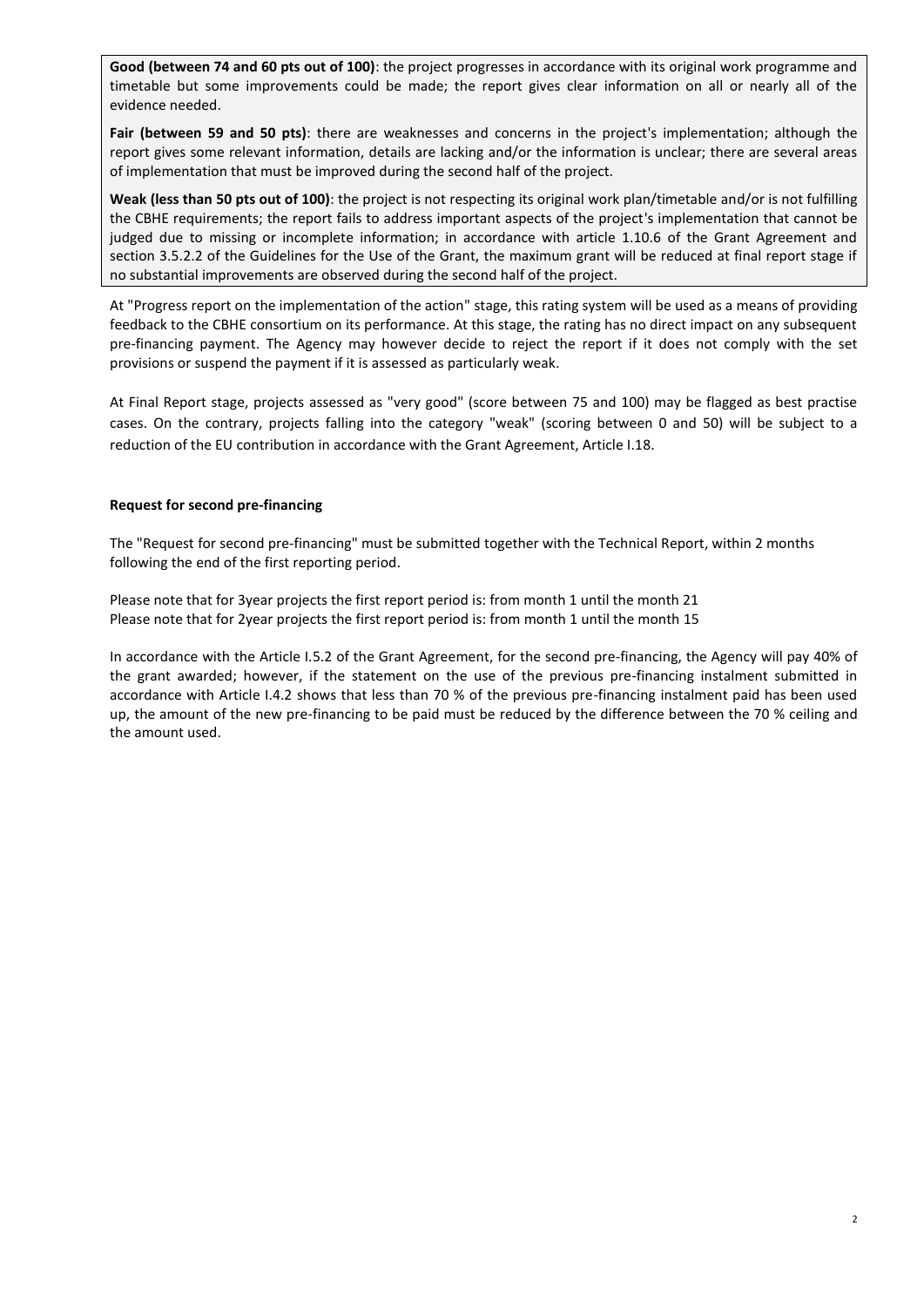# **B) Content of the tabs of the Progress report on the implementation of the action**

The Progress report on the implementation of the action is composed of 6 tabs: 1) General Information, 2) Contractual data, 3) Project summary and Horizontal Issues, 4) Award criteria, 5) Attachments, 6) Submission.

| <b>General Information</b> | <b>Contractual Data</b> | <b>Project Summary and Horizontal Issues</b> | <b>Award Criteria</b> | <b>Attachments</b> | <b>Submission</b> |
|----------------------------|-------------------------|----------------------------------------------|-----------------------|--------------------|-------------------|
| <b>General Data</b>        |                         |                                              |                       |                    |                   |
| Programme                  |                         | Sub-Programme                                |                       |                    |                   |

### **1) General Information**

You will find prefilled information on the Programme and the Action to read only.

| <b>General Information</b> | <b>Contractual Data</b>                                       | <b>Project Summary and Horizontal Issues</b> | <b>Award Criteria</b> | <b>Attachments</b> | <b>Submission</b> |  |  |  |
|----------------------------|---------------------------------------------------------------|----------------------------------------------|-----------------------|--------------------|-------------------|--|--|--|
| <b>General Data</b>        |                                                               |                                              |                       |                    |                   |  |  |  |
| Programme                  | Sub-Programme                                                 |                                              |                       |                    |                   |  |  |  |
| Erasmus+                   | Cooperation for innovation and the exchange of good practices |                                              |                       |                    |                   |  |  |  |

# **2) Contractual Data**

The sub tabs are a) Dates and Beneficiaries, b) Legal Representative and c) Contact Person. Under these tabs, you will also find prefilled information to read only. If you find incorrect information under these tabs, please notify it to your Project Officer in the Agency.

| <b>General Information</b>     | <b>Contractual Data</b>     |                       | <b>Project Summary and Horizontal Issues</b> | <b>Award Criteria</b> | <b>Attachments</b> | <b>Submission</b> |
|--------------------------------|-----------------------------|-----------------------|----------------------------------------------|-----------------------|--------------------|-------------------|
| <b>Dates and Beneficiaries</b> | <b>Legal Representative</b> | <b>Contact Person</b> |                                              |                       |                    |                   |
| <b>Dates</b>                   |                             |                       |                                              |                       |                    |                   |
| <b>Project Start</b>           |                             |                       | <b>Project End</b>                           |                       |                    |                   |
| .                              |                             |                       | .                                            |                       |                    |                   |

## **3) Project Summary and Horizontal Issues**

3.1) Sub tab Project description

Please fill in the text related to your project.

| <b>General Information</b>                             | <b>Contractual Data</b> | <b>Project Summary and Horizontal Issues</b> | <b>Award Criteria</b> | <b>Attachments</b> | <b>Submission</b> |
|--------------------------------------------------------|-------------------------|----------------------------------------------|-----------------------|--------------------|-------------------|
| <b>Project Description</b><br><b>Horizontal Issues</b> |                         |                                              |                       |                    |                   |
| EN - English *                                         |                         |                                              |                       |                    |                   |
|                                                        |                         |                                              |                       |                    |                   |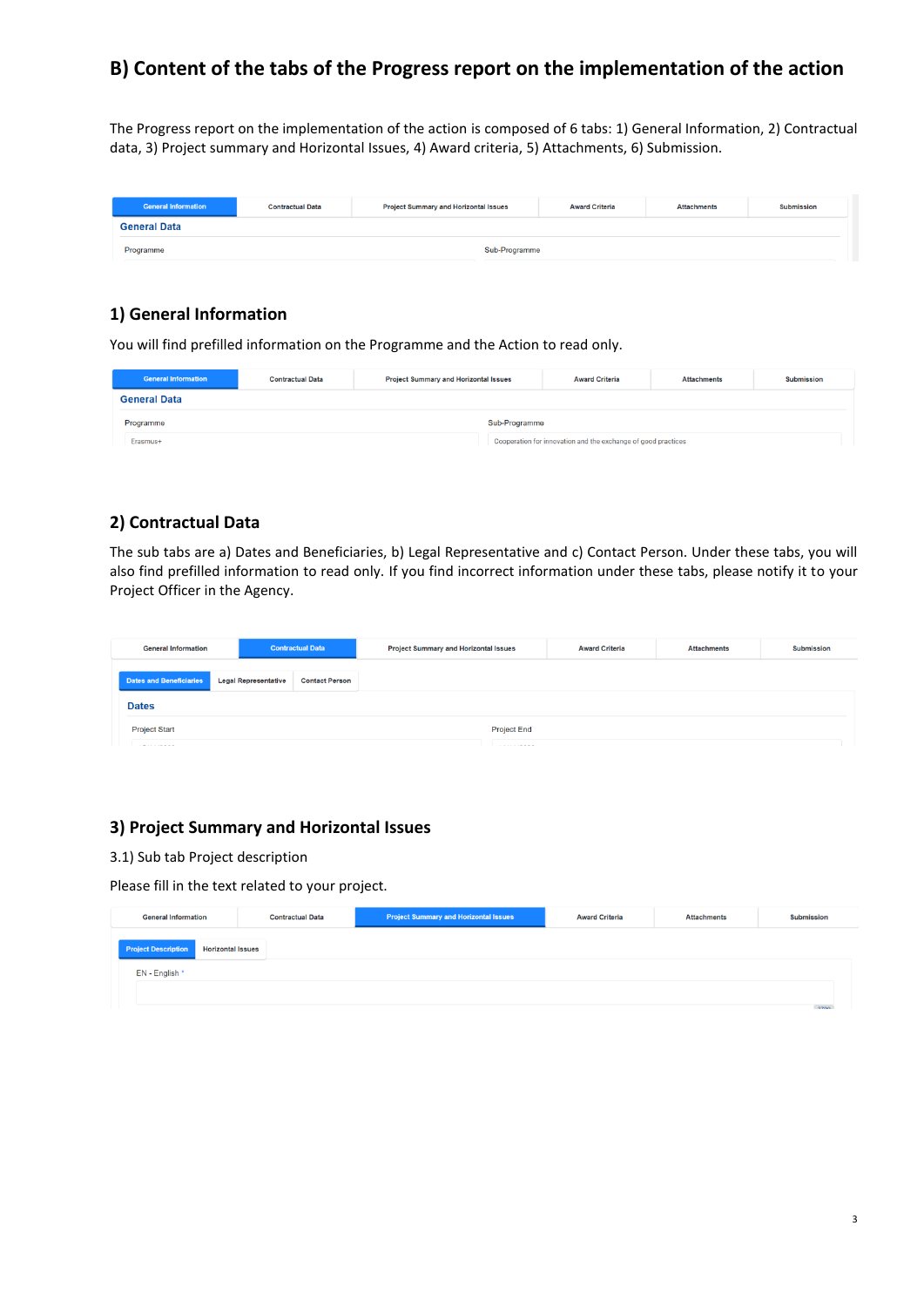#### 3.2) Sub tab Horizontal Issues

| <b>General Information</b>                             | <b>Contractual Data</b> | <b>Project Summary and Horizontal Issues</b> | <b>Award Criteria</b> | <b>Attachments</b> | <b>Submission</b> |
|--------------------------------------------------------|-------------------------|----------------------------------------------|-----------------------|--------------------|-------------------|
| <b>Horizontal Issues</b><br><b>Project Description</b> |                         |                                              |                       |                    |                   |
| Previous recommendations/follow-up *                   |                         |                                              |                       |                    |                   |
|                                                        |                         |                                              |                       |                    | 3800              |
| Transversal issues *                                   |                         |                                              |                       |                    |                   |
|                                                        |                         |                                              |                       |                    | 3800              |
| Involvement of people with fewer opportunities         |                         |                                              |                       |                    |                   |
|                                                        |                         |                                              |                       |                    | 3800              |
| * Mandatory Comment(s).                                |                         |                                              |                       |                    |                   |

#### 3.2.1) Previous recommendations/follow up

If applicable, explain how the recommendations given by the Agency (in the expert's assessment of the application, in the feedback from monitoring visits, in monitoring exchanges with the Agency, etc.) have been followed up

#### 3.2.2) Transversal Issues

If applicable, describe how and to what extent the project addresses transversal (/cross-cutting) issues relevant for the EU and its partner countries (e.g. gender balance, sustainable development, unemployment, social cohesion, etc.).

3.2.3) Involvement of people with fewer opportunities

If applicable, describe how and to what extent the project addresses issues related to the involvement of people with fewer opportunities (migrant, refugees, internal displaced people, people with disabilities…)

#### **4) Award Criteria**

This tab is divided into 3 subtabs: Assessment Criteria, Statistics and Indicators, Meetings trainings and mobilities.

| <b>General Information</b>    | <b>Contractual Data</b>          |                                          | <b>Project Summary and Horizontal Issues</b> | <b>Award Criteria</b> | <b>Attachments</b> | <b>Submission</b> |
|-------------------------------|----------------------------------|------------------------------------------|----------------------------------------------|-----------------------|--------------------|-------------------|
| <b>Assessment Criteria</b>    | <b>Statistics and Indicators</b> | <b>Meetings, Training and Mobilities</b> |                                              |                       |                    |                   |
| Relevance of the project      |                                  |                                          |                                              |                       |                    |                   |
| Relevance to the objectives * |                                  |                                          |                                              |                       |                    |                   |
|                               |                                  |                                          |                                              |                       |                    |                   |

#### 4.1) Sub tab: Assessment Criteria.

Under this subtab you will find a series of text boxes divided into 4 sections corresponding to the four award criteria 1) Relevance, 2) Quality of the project implementation, 3) Quality of cooperation, 4).Impact and Sustainability. Each section is articulated in a number of points through which you should describe in detail the state of play of your project.

4

#### **GUIDING QUESTIONS TO THE 4 AWARD CRITERIA**

#### **SECTION 1: Relevance**

1) Relevance to the objectives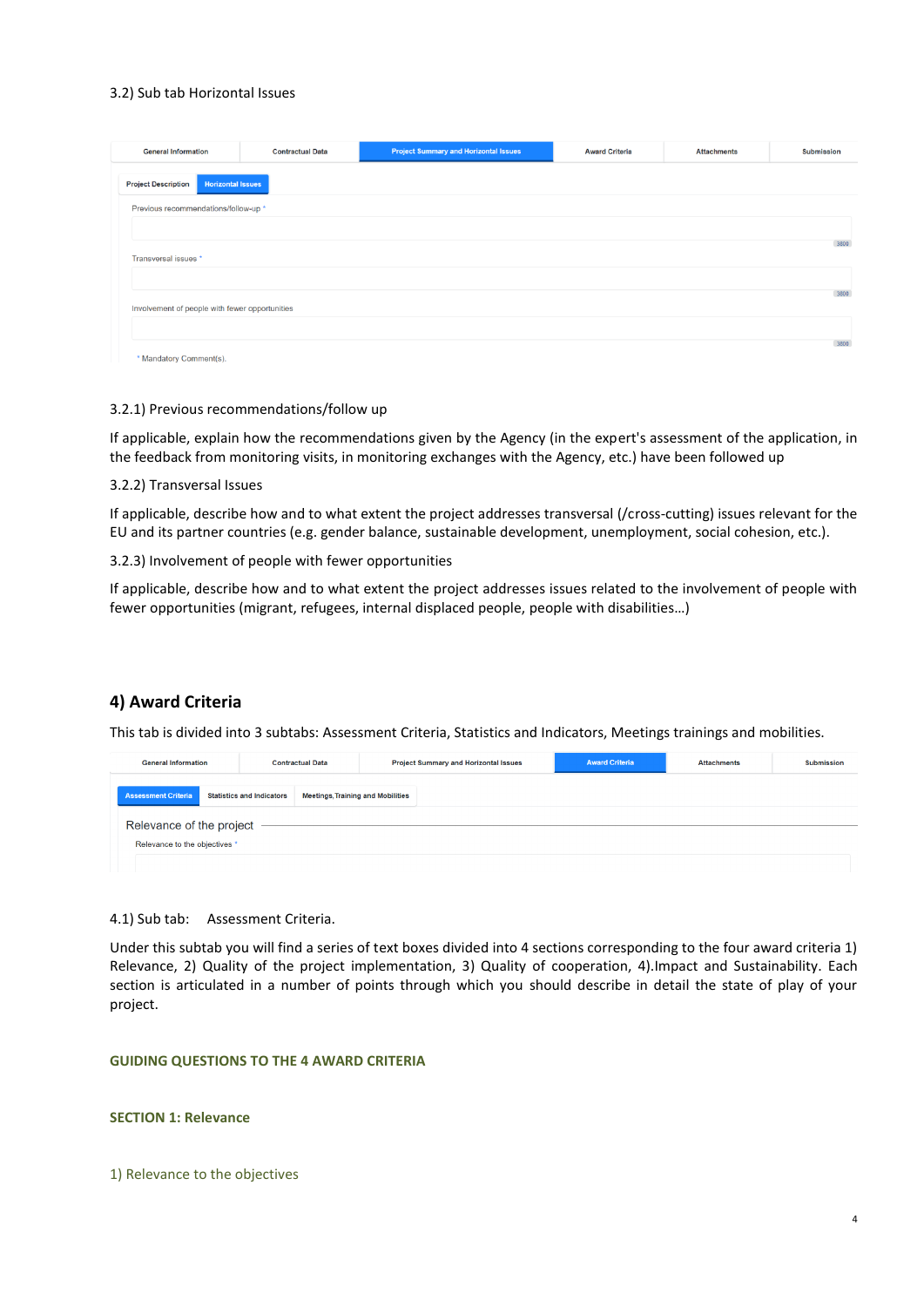In comparison to the original proposal, describe **any change that may have affected the project relevance** and added value for the partner countries involved.

Explain or justify in particular:

- how the consortium dealt with internal and/or external constraints (e.g. legislative changes, labour market needs, lack of motivation/commitment of partners, lack of availability of staff, cultural differences, visa issues, exchange rate fluctuations etc.);
- to what extent the project is **still relevant to their national context** (how does it address the national strategies and policy development)
- how the activities implemented are contributing to reaching the project objectives as specified in the proposal in accordance with the following topics:
- Improving quality of education and teaching (priority B)
- Improving management and operation of HEIS (priority C)

Developing HE sector within society at large (priority D)

#### **SECTION 2: Quality of the project implementation**

#### 1) Description of the activities implemented

Summarise the activities implemented so far addressing in particular the following issues:

- Extent to which these activities are in line with (or diverge from) the work programme, timetable and partners' share of responsibilities presented in the application;
- The applicability, added value and impact for the partner countries involved in the activities implemented so far
- Describe any obstacle/difficulty encountered and the measures taken to address them.

#### 2) Quality Assurance

Please describe the quality assurance (QA) measures applied to the activities implemented so far as well as the measures foreseen for upcoming activities.

You should address in particular the following elements:

- Provide the electronic link to the project quality assurance plan, if available;
- Describe the functioning of the internal QA (i.e. composition of the team(s), roles and actors involved; type and frequency of measures envisaged; feedback mechanisms in place; etc.), the measures already implemented and the remedial actions taken if any;
- Describe the functioning of the external QA (i.e. identity of the external evaluator(s) and criteria used for their selection; type and frequency of measures envisaged; feedback mechanisms in place; etc.), the measures already implemented and the remedial actions taken if any;

#### 3) Visibility

- Please indicate the address of the **project website** and describe briefly its structure (including the purpose and content of sections restricted to the beneficiaries), the maintenance and updating plan in place, as well as the actions implemented for ensuring its visibility to all interested stakeholders.
- Describe and, if applicable, provide the electronic link to any information and support material produced by the project for visibility and promotion purposes.
- Explain how the consortium ensures that the visibility, exploitation and publicity obligations described in the grant agreement are respected.

4) Equipment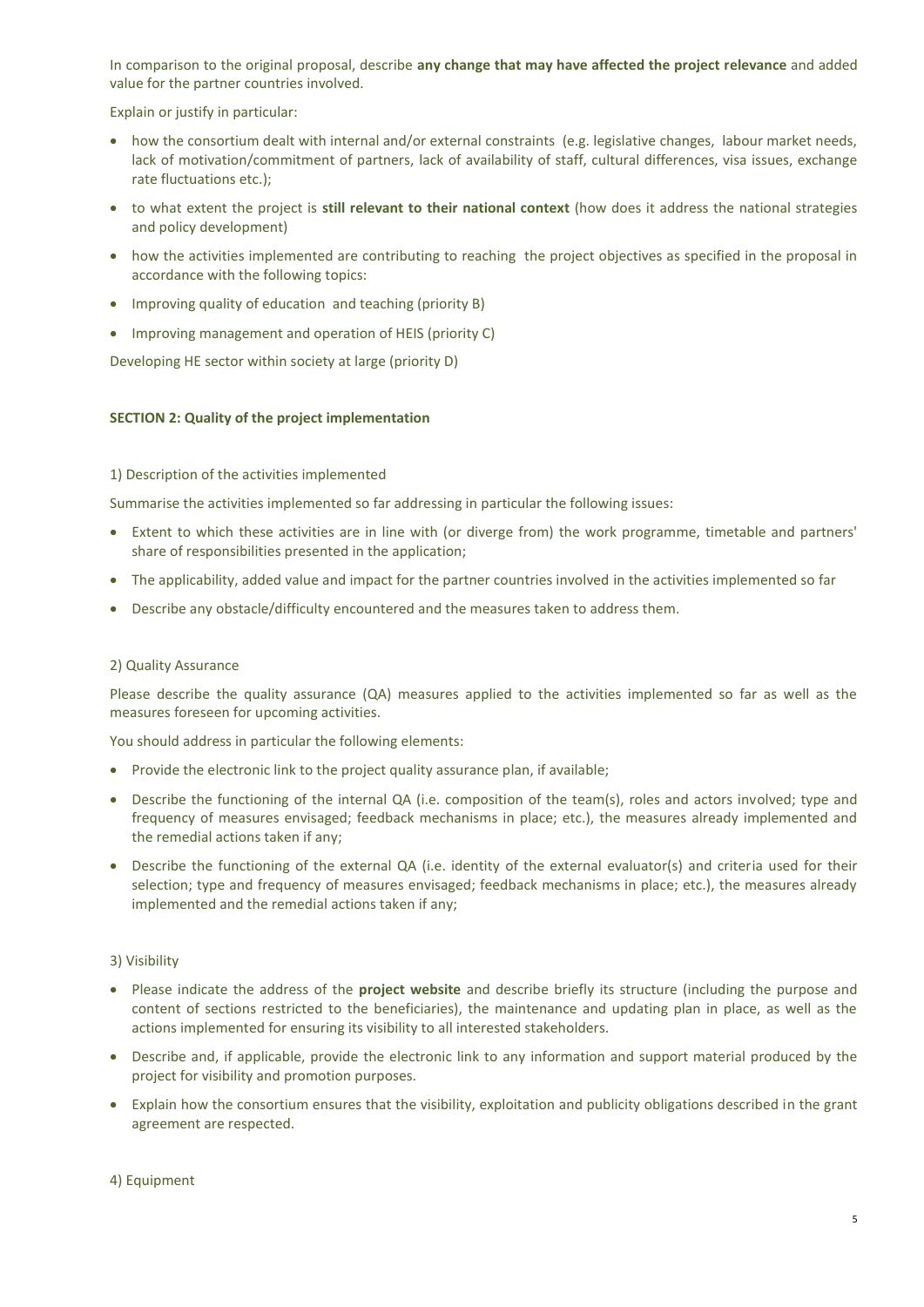- Describe the equipment(s) already acquired by the project and, if applicable, present the timetable and type(s) of equipment still to be acquired (by and for whom).
- Justify how equipment items have been used in the project activities (for teaching, learning, research, the provision of new services, etc.) for the different target groups (specifying the nature of these target groups and the estimated number of final beneficiaries of the equipment on a yearly basis) and describe the actions implemented (/foreseen) for maximising their usage;
- Indicate where it has been installed.
- As compared to the proposal, what changes have occurred (/do you foresee) for the purchase and/or usage of equipment?

#### *OPTIONAL (yes/no)*

#### *The project includes activities relating to Curriculum Development*

5) Higher education: promoting internationalisation, recognition and mobility, supporting changes in line with Bologna principles and tools

 Explain to what extent the new curriculum takes into account the principles set out in the Bologna process (e.g. integration in the 3 cycles, definition of learning outcomes in accordance with a national or European Qualification Framework EQF, application of student-centred approaches, compatibility with European Credit Transfer System ECTS and with the European Standards and Guidelines ESGs for QA, etc.)

#### 6) New/updated courses

For each of the courses intended to be developed (/updated) for the benefit of the partner country Higher Education Institutions (HEIs), specify

- The title of the course, its volume (when applicable, in ECTS),
- The HEIs (or other type of training organisation) that will include the course in their curricular/training offer, and the degree/diploma it will be part of
- The level of development reached as compared to the final product
- Describe for each of the partner countries involved, the recognition and accreditation procedures to be followed and the activities already implemented in this respect. In case the Partner Countries involved are Bologna signatory countries, explain to what extent the accreditation process will be done in accordance with the EQAR (European Quality Assurance Register) Guidelines.

Globally (i.e. for the totality of the courses intended to be developed/updated) and as compared to the proposal, express in percentage the level of achievement so far concerning

- The development/update tasks
- The recognition/accreditation tasks
- The percentage of courses already **implemented/delivered** to the target group(s)

#### *OPTIONAL (yes/no)*

<u>.</u>

*Teaching / Training Activities*

7) Mobility for Teaching, Training and/or project research activities<sup>1</sup>

Describe the type and objectives of the teaching / training / research carried out and the mobility flows linked to them.

<sup>&</sup>lt;sup>1</sup> Please note that this section **does not concern the mobility implemented for project management purposes**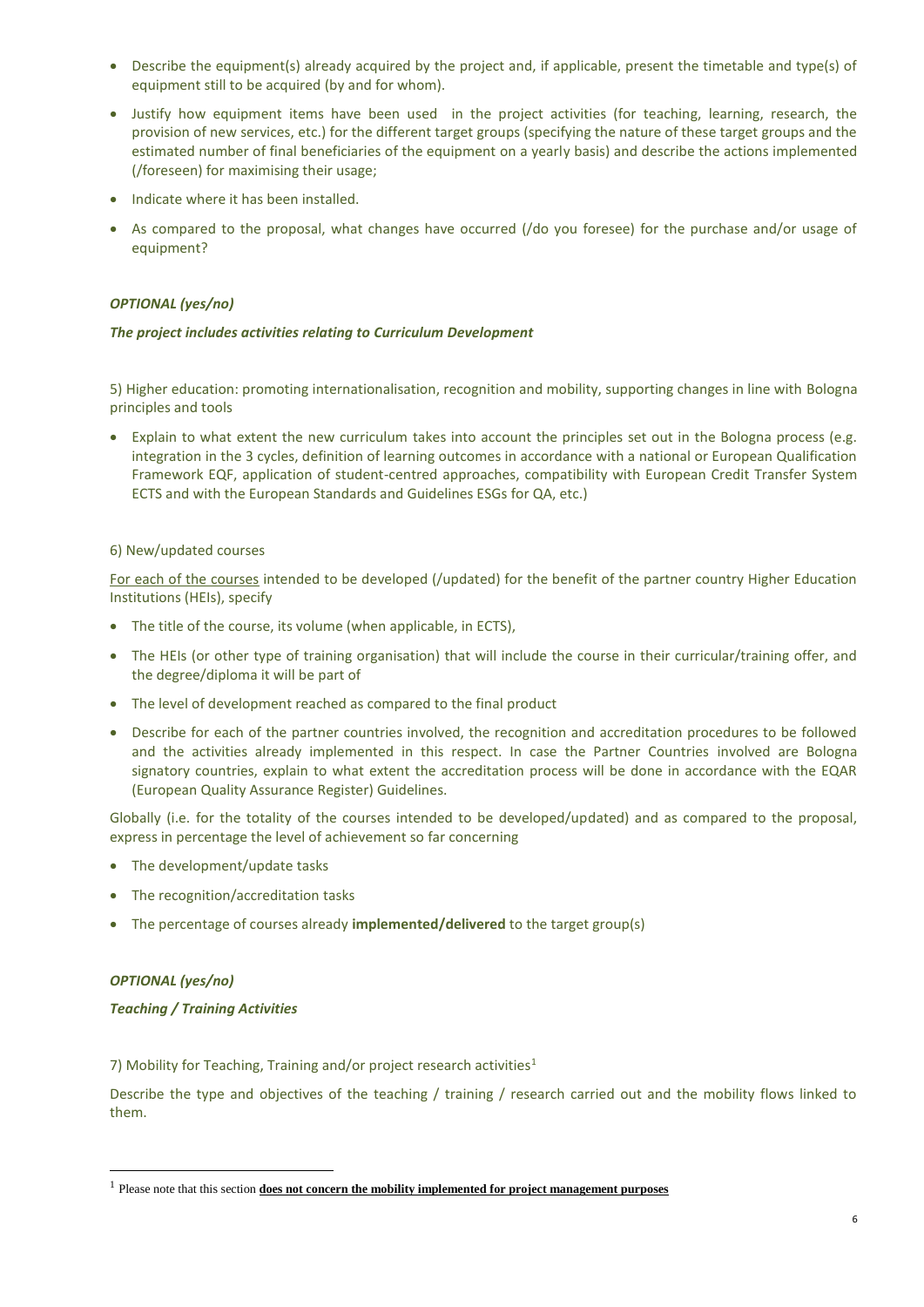Explain the methodologies adopted by the partnership for informing, identifying and selecting the participants who have been or will be involved in these activities.

#### **SECTION 3: Quality of cooperation**

#### 1) Project management

#### Describe **the project management procedures** and in particular

- The process for finalising the Partnership Agreement and, if applicable, the difficulties encountered (and solutions found) in this process
- The management tools used (e.g. dashboards/roadmaps, data/information collection and sharing systems, etc.)
- The performance indicators established
- The internal communication mechanisms adopted (i.e. language, meetings, on-line…) and the decision-making processes chosen.
- Explain any modification or adaptation of the project management approach as compared to the application

#### 2) Involvement of partners and stakeholders

- Describe the share of **responsibilities between partners** and in particular the role given to Partner country partners.
- Explain how **less experienced partners** are involved and, if applicable, why some partners are less (/not) involved.
- Explain how the **partner country needs** (for HEIs, the target groups or the society at large) are taken into account by the management teams
- Explain how and to what extend the Public Authorities (at national, regional or local level) from the partner countries have been involved in the project implementation. Specify their role and the nature of their contribution.
- Explain how and to what extent **students and other external stakeholders** are involved in the project management and/or implementation. Specify the type of stakeholders, their number, their role and the nature of their contribution

If applicable, explain to what extent the project contributes to increased cooperation between universities and nonacademic sectors of the society?

#### 3) Management of the grant

- Describe the **grant management procedures** in place and explain how the partners have been familiarized with the rules for managing the grant.
- If applicable, describe how the specific **concerns, needs or constraints of the partners (**particularly from Partner countries) have been taken into account
- How is the project coordinator informing the consortium members on the use of the grant? Please specify the internal methodology used to communicate the financial reports on the use of the grant.
- Explain any difficulty encountered (or that could be encountered) concerning the management of the grant (transfer of funds to partners, reimbursement of costs, tender procedure…).

#### **SECTION 4: Impact and sustainability**

1) Awareness raising, dissemination, sustainability and exploitation of the project results

Explain briefly the actions already taken (as well as those envisaged until the end of the project) for raising awareness and contributing to the dissemination, exploitation and sustainability of the results achieved (/products delivered) by the project. In particular: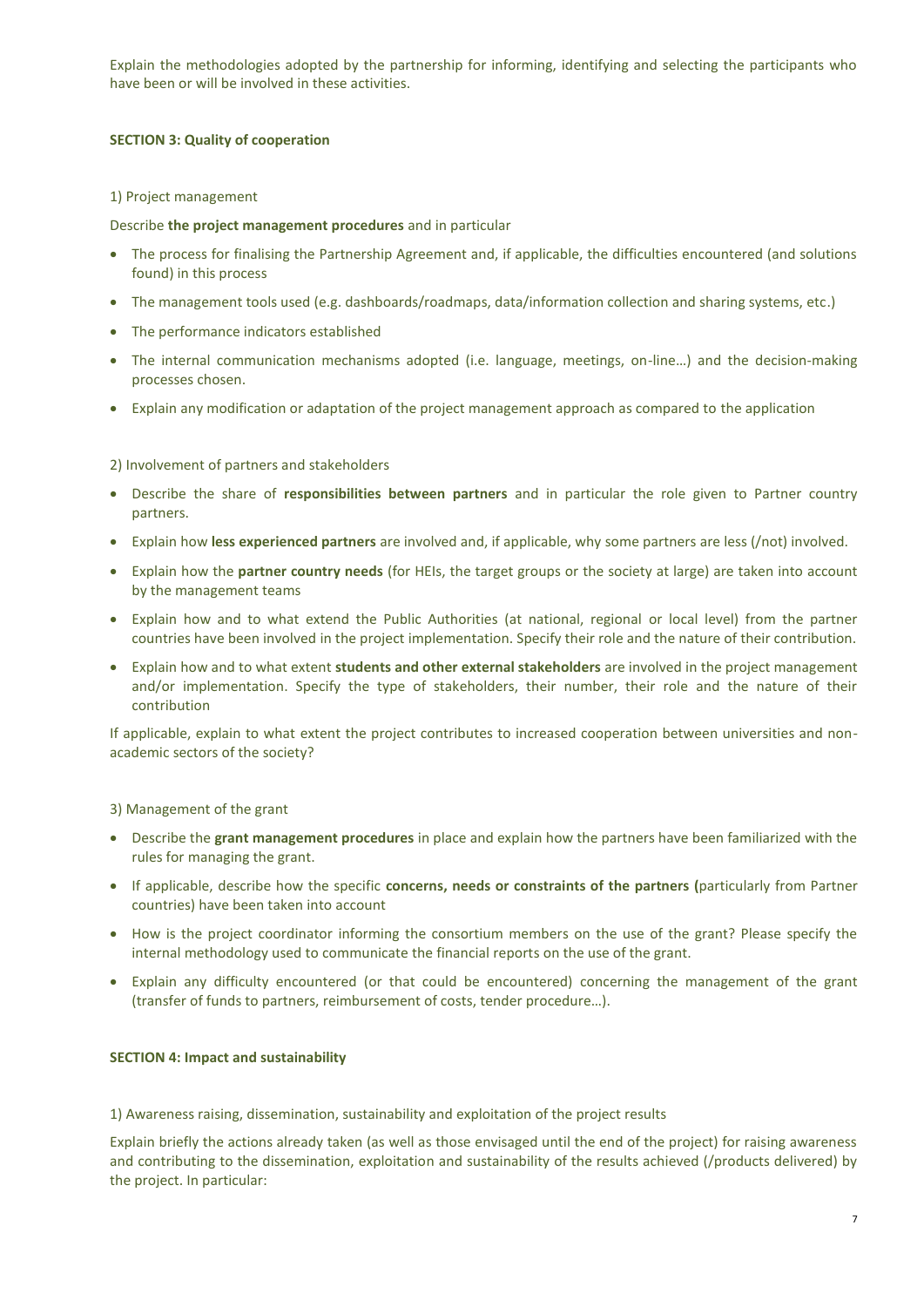- Provide an electronic version of the project **Dissemination and sustainability/exploitation** if available;
- Explain the role (and commitment) taken by the partner country beneficiaries in this respect and the concrete measures taken for:
	- ensuring the visibility of the project at **all level**s (i.e. department and faculty, institution, local and regional, national, international);
	- guaranteeing the **sustainability** of the project outcomes beyond the project lifetime (specify the funding sources if known) …)
- Please add a list of realised deliverables/project products

Explain and justify any change as compared to the dissemination and sustainability measures envisaged in the application.

#### 4.2) Sub tab Statistics and Indicators

Under this tab a long series of tick/multiple choice boxes is available; where applicable, complete in accordance to your project.

4.3) Meeting, trainings and mobilities

4.3.1) Estimated dates of consortium meetings until the end of the project:

Please fill in the table with the estimated dates of consortium meetings.

#### 4.3.2) Training and mobilities table

Please fill in the table with all the mobilities (events) carried out during the reporting period

Please note that in the column 'Event' you should input the chronological number of the event

| <b>Training and Mobilities</b>      |                    |                  |                           |                      |         |                             |  |  |  |
|-------------------------------------|--------------------|------------------|---------------------------|----------------------|---------|-----------------------------|--|--|--|
| <b>+ ADD NEW ROW</b>                |                    |                  |                           |                      |         | <b>Auto-fit all columns</b> |  |  |  |
|                                     | Event <sup>*</sup> | Purpose *        | Type of participants *    | Gender*              | Number* | Country of Origin *         |  |  |  |
| $Z$ REMOVE<br>$\epsilon$ EDIT       | $\overline{2}$     | Intensive course | Students                  | Number Female        | 30      | Albania                     |  |  |  |
| $\triangle$ EDIT<br>$\sigma$ REMOVE | $\overline{2}$     | Intensive course | <b>Students</b>           | Number Male          | 20      | Albania                     |  |  |  |
| $\sigma$ REMOVE<br>$\triangle$ EDIT | $\mathbf{1}$       | Training         | Academic staff - teaching | Number Female        | 14      | Bosnia and Herzego          |  |  |  |
| $C$ REMOVE<br>$\triangle$ EDIT      | $\mathbf{1}$       | Training         | Academic staff - teaching | <b>Number Male</b>   | 6       | Bosnia and Herzego          |  |  |  |
| $\sigma$ REMOVE<br>$\angle$ EDIT    | $\mathbf{1}$       | Training         | Academic staff - teaching | <b>Number Female</b> | 20      | Albania                     |  |  |  |
| $\triangle$ EDIT<br>$Z$ REMOVE      | $\mathbf{1}$       | Training         | Academic staff - teaching | Number Male          | 10      | Albania<br>$\mathcal{H}$    |  |  |  |
| $\leftarrow$                        |                    |                  |                           |                      |         | $\mathbf{F}$                |  |  |  |

In the example above there are 2 different events reported:

- 1. a training involving 50 academics from Albania and Bosnia Herzegovina in Czech Republic (the last 4 lines).
- 2. an intensive course involving 50 students from Albania to Bosnia Herzegovina (the first 2 lines)